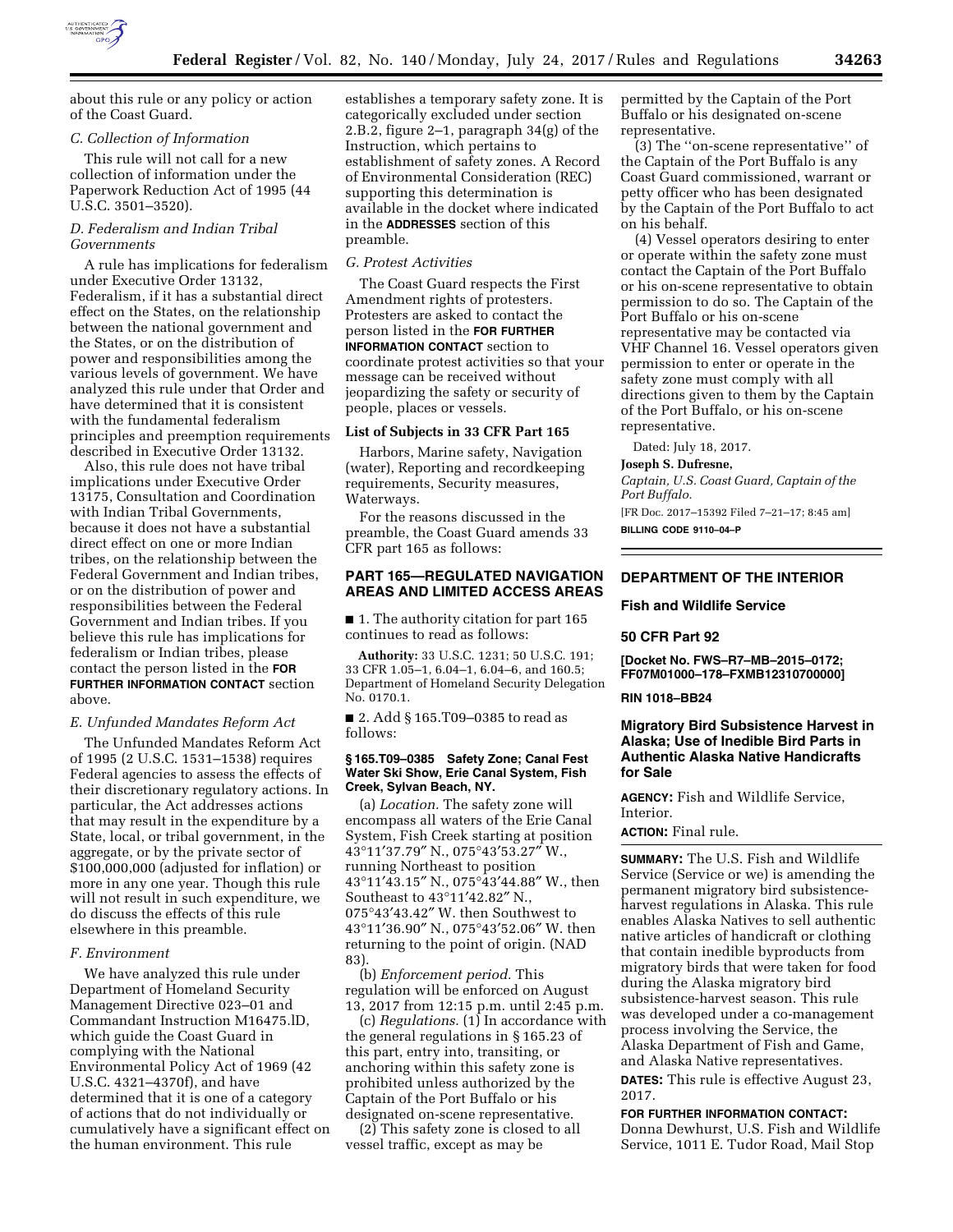201, Anchorage, AK 99503; (907) 786– 3499.

# **SUPPLEMENTARY INFORMATION:**

#### **Background**

We are amending the permanent migratory bird subsistence-harvest regulations in Alaska. This rule was developed under a co-management process involving the Service, the Alaska Department of Fish and Game, and Alaska Native representatives.

The Alaska Migratory Bird Comanagement Council (Co-management Council) held meetings on April 8–9, 2015, to develop recommendations for changes that would take effect starting during the 2016 harvest season. Changes were recommended for the permanent regulations at subpart A of Title 50 of the Code of Federal Regulations (CFR) at 50 CFR part 92 to allow sale of handicrafts that contain the inedible parts of birds taken for food during the Alaska spring and summer migratory bird subsistence harvest. These recommended changes were presented first to the Pacific Flyway Council and then to the Service Regulations Committee (SRC) for approval at the committee's meeting on July 31, 2015.

We published a proposed rule to make the recommended changes to the regulations at subpart A of 50 CFR part 92 on June 17, 2016 (81 FR 39618). We accepted public comments on the proposed rule for 60 days, ending August 16, 2016. A summary of the comments we received, and our responses to them, is provided below, under Summary of Comments and Responses.

### **This Final Rule**

This rule amends the regulations at 50 CFR 92.6 to enable Alaska Natives to sell authentic native articles of handicraft or clothing that contain inedible byproducts from migratory birds that were taken for food during the Alaska migratory bird subsistenceharvest season.

At 50 CFR 92.4, we are adding definitions for ''Authentic Native article of handicraft or clothing,'' ''Migratory birds authorized for use in handicrafts or clothing,'' and ''Sale by consignment.'' We add these definitions to explain the terms we use in our changes to 50 CFR 92.6, which are explained below.

We are adding a provision to 50 CFR 92.6 to allow sale of handicrafts that contain the inedible parts of birds taken for food during the Alaska spring and summer migratory bird subsistence harvest. A request was made by Alaska Native artisans in Kodiak to use the inedible parts, primarily feathers, from

birds taken for food during the subsistence hunt, and incorporate them into handicrafts for sale. Our June 17, 2016, proposed rule (81 FR 39618) was developed in a process involving a committee composed of Alaska Native representatives from Yukon-Kuskokwim Delta, Bering Straits, North Slope, Kodiak, Bristol Bay, Gulf of Alaska, Aleutian-Pribilof Islands, and Northwest Arctic; representatives from the Alaska Department of Fish and Game; and Service personnel.

We derive our authority to issue these regulations from the four migratory bird treaties with Canada, Mexico, Japan, and Russia and from the Migratory Bird Treaty Act (MBTA) of 1918 (16 U.S.C. 703 *et seq.*). Specifically, we are issuing this final rule pursuant to 16 U.S.C. 712(1), which authorizes the Secretary of the Interior, in accordance with these four treaties, to ''issue such regulations as may be necessary to assure that the taking of migratory birds and the collection of their eggs, by the indigenous inhabitants of the State of Alaska, shall be permitted for their own nutritional and other essential needs, as determined by the Secretary of the Interior, during seasons established so as to provide for the preservation and maintenance of stocks of migratory birds.'' Article II(4)(b) of the Protocol between the United States and Canada amending the 1916 Convention for the Protection of Migratory Birds in Canada and the United States (''the Protocol'') provides a legal basis for Alaska Natives to be able to sell handicrafts that contain the inedible parts of birds taken for food during the Alaska spring and summer migratory bird subsistence harvest. The Letter of Submittal dated May 20, 1996, for the Treaty Protocol states: ''The provisions of Article II(4)(b) will be implemented so that birds are taken only for food. Non-edible by-products of birds taken for nutritional purposes incorporated into authentic articles of handicraft by Alaska Natives may be sold in strictly limited situations and pursuant to a regulation by the competent authority in cooperation with management bodies. Regulations allowing such harvest will be consistent with the customary and traditional uses of indigenous inhabitants for their nutritional and essential needs.''

Allowing Alaska Natives a limited sale of handicrafts containing inedible migratory bird parts provides a small source of additional income that we conclude is necessary for the ''essential needs'' of Alaska Natives in predominantly rural Alaska. Moreover, we conclude, consistent with the language of the Protocol and as expressly noted in the Letter of

Submittal, that this limited opportunity for sale is consistent with the customary and traditional uses of Alaska Natives. Finally, we conclude this regulation is consistent with the preservation and maintenance of migratory bird stocks. We previously concluded that our subsistence-hunting-season regulations at 50 CFR part 92 (issued most recently as the Migratory Bird Subsistence Harvest in Alaska; Harvest Regulations for Migratory Birds in Alaska During the 2016 Season, April 1, 2016, 81 FR 18781) are consistent with the preservation and maintenance of migratory bird stocks. Here, this rule provides for only the additional use of inedible parts of certain species acquired during the legal Alaska subsistence harvest, not any additional hunting. Although we recognize that it is possible that this rule might provide an incentive for Alaska Natives to engage in additional harvest for nutritional purposes, we conclude that any such effect will be minimal. In addition, Alaska migratory bird subsistence harvest rates have continued to decline since the inception of the subsistence-harvest program, reducing concerns about the program's consistency with the preservation and maintenance of stocks of migratory birds. In the unlikely event that any of the 27 species of birds allowed show substantial population declines, FWS retains the ability both remove the eligible species at issue from § 92.6(b), and/or to close the subsistence hunt under § 92.21.

The biggest challenge was developing a list of migratory birds that could be used in handicrafts. This required crossreferencing restricted species listed in the Treaties with Russia, Canada, Mexico, and Japan with those allowed to be taken in the subsistence harvest. Recognizing that the Japan Treaty was the most restrictive, the committee compiled a list of 27 species of migratory birds from which inedible parts could be used in handicrafts for sale. We proposed to allow the limited sale, including consignment sale, by Alaska Natives of handicrafts made using migratory bird parts. Our proposal included a requirement for the artist's tribal certification or Silver Hand insignia to limit counterfeiting of handicrafts.

# **Who is eligible to sell handicrafts containing migratory bird parts under this rule?**

Under Article II(4)(b) of the Protocol between the United States and Canada amending the 1916 Convention for the Protection of Migratory Birds in Canada and the United States, only Alaska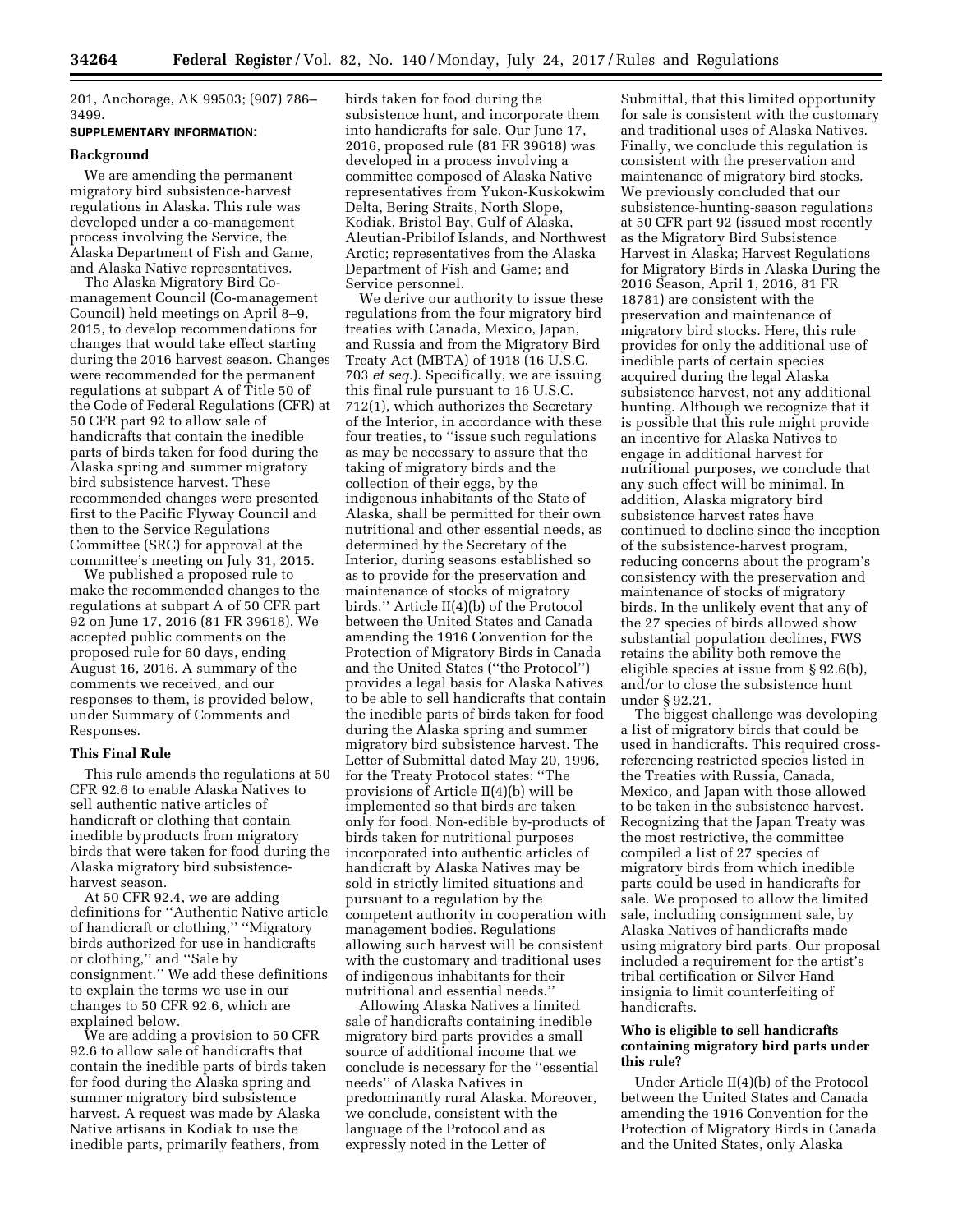Natives are eligible to sell handicrafts that contain the inedible parts of birds taken for food during the Alaska spring and summer migratory bird subsistence harvest. The Protocol also dictates that sales will be under a strictly limited situation. Eligibility will be shown by a Tribal Enrollment Card, Bureau of Indian Affairs card, or membership in the Silver Hand program. The State of Alaska Silver Hand program helps Alaska Native artists promote their work in the marketplace and enables consumers to identify and purchase authentic Alaska Native art. The insignia indicates that the artwork on which it appears is created by hand in Alaska by an individual Alaska Native artist. Only original contemporary and traditional Alaska Native artwork, not reproductions or manufactured work, may be identified and marketed with the Silver Hand insignia. To be eligible for a 2-year Silver Hand permit, an Alaska Native artist must be a full-time resident of Alaska, be at least 18 years old, and provide documentation of membership in a federally recognized Alaska Native tribe. The Silver Hand insignia may only be attached to original work that is produced in the State of Alaska.

# **How will the service ensure that these regulations will not raise overall migratory bird harvest or threaten the conservation of endangered and threatened species?**

Under this rule, Alaska Natives are permitted to only sell authentic native articles of handicraft or clothing that contain an inedible byproduct of migratory birds that were taken for food during the Alaska migratory bird subsistence-harvest season. Harvest and possession of these migratory birds must be conducted using nonwasteful taking.

Under this rule, handicrafts may contain inedible byproducts from only bird species listed at 50 CFR 92.6(b)(1) that were taken for food during the Alaska migratory bird subsistenceharvest season. This list of 27 migratory bird species came from crossreferencing restricted (from sale) species listed in the Treaties with Russia, Canada, Mexico, and Japan with those allowed to be taken in the subsistence harvest. The migratory bird treaty with Japan was the most restrictive and thus dictated the subsistence harvest species from which inedible parts could be used in handicrafts for sale. None of the 27 species are currently ESA listed, are proposed for listing or are candidates for listing. In addition, all sales and transportation of sold items are restricted to within the United States (including territories).

We have monitored subsistence harvest for over 25 years through the use of household surveys in the most heavily used subsistence harvest areas, such as the Yukon-Kuskokwim Delta. In recent years, more intensive harvest surveys combined with outreach efforts focused on species identification have been added to improve the accuracy of information gathered.

### *Spectacled and Steller's Eiders*

Spectacled eiders (*Somateria fischeri*) and the Alaska-breeding population of Steller's eiders (*Polysticta stelleri*) are listed as threatened species. Their migration and breeding distribution overlap with areas where the spring and summer subsistence migratory bird hunt is open in Alaska. Both species are closed to all forms of subsistence harvest and thus are not authorized to have their inedible parts used to make handicrafts for sale. Though use of both king and common eiders is permitted by this regulation, we do not expect that this regulation will have an adverse impact on listed eiders because: Listed eider density in the subsistence-hunt area is low; effects of waterfowl substance harvest are periodically evaluated; listed eiders remain closed to harvest under the MBTA; and we do not expect increased harvest of migratory birds, and consequently listed eiders.

### **Endangered Species Act Consideration**

Section 7 of the Endangered Species Act (16 U.S.C. 1536) requires the Secretary of the Interior to ''review other programs administered by him and utilize such programs in furtherance of the purposes of the Act'' and to ''insure that any action authorized, funded, or carried out \* \* \* is not likely to jeopardize the continued existence of any endangered species or threatened species or result in the destruction or adverse modification of [critical] habitat.'' We conducted an intra-agency consultation with the Service's Fairbanks Fish and Wildlife Field Office on this action as it will be managed in accordance with this final rule and the conservation measures. The consultation on handicraft sales was completed with a Letter of Concurrence dated December 29, 2015 on a notlikely-to-adversely-affect determination for spectacled and Steller's eiders.

### **Summary of Comments and Responses**

On June 17, 2016, we published in the **Federal Register** a proposed rule (81 FR 39618) to amend our regulations to allow Alaska Natives to sell authentic Native articles of handicraft or clothing that contain inedible byproducts from migratory birds taken for food during

the Alaska spring and summer migratory bird subsistence harvest. We accepted public comments on the proposed rule for 60 days, ending August 16, 2016. We posted an announcement of the comment-period dates for the proposed rule, as well as the rule itself and related historical documents, on the Co-management Council's Internet homepage. By facsimile (fax), we issued a press release, announcing our request for public comments and the pertinent deadlines for such comments, to the media Statewide in Alaska. Additionally, we made all relevant documents available on *[http://](http://www.regulations.gov) [www.regulations.gov.](http://www.regulations.gov)* In response to the proposed rule, the Service received 6 responses. The comments are addressed below by topic.

*Comment (1):* We received one comment strongly supporting the proposed rule and commending the comanagement process that led to its development.

*Service Response:* We thank the commenter for the show of support for this process.

*Comment (2):* We received one comment questioning how we would ensure that birds taken for inedible parts are not wasted.

*Service Response:* This rule allows the use in handicrafts of inedible parts obtained from migratory birds that have been taken for human consumption. The rule does not allow birds to be taken only for their inedible parts. Moreover, the regulations at 50 CFR 92.6(a) require that all migratory birds harvested for subsistence be taken using nonwasteful techniques, meaning that all edible meat must be retained until the birds have been transported to where they will be consumed, processed, or preserved as human food (see definition of *Nonwasteful taking* at 50 CFR 92.4). Using the inedible parts in craft-making does not exempt the taking from this requirement.

*Comment (3):* We received one comment questioning who would be going to the gift shops and identifying the specific species taken and how they will identify species from the feathers only. The commenter added that it is already difficult to protect Alaska Native crafts from being made by non-Native crafters, and that the proposed rule would bring further complications and more need for enforcement that is not available.

*Service Response:* Our law enforcement agents are trained to identify migratory birds from feathers and other parts. As always, our agents will monitor the trade by proactive enforcement and by responding to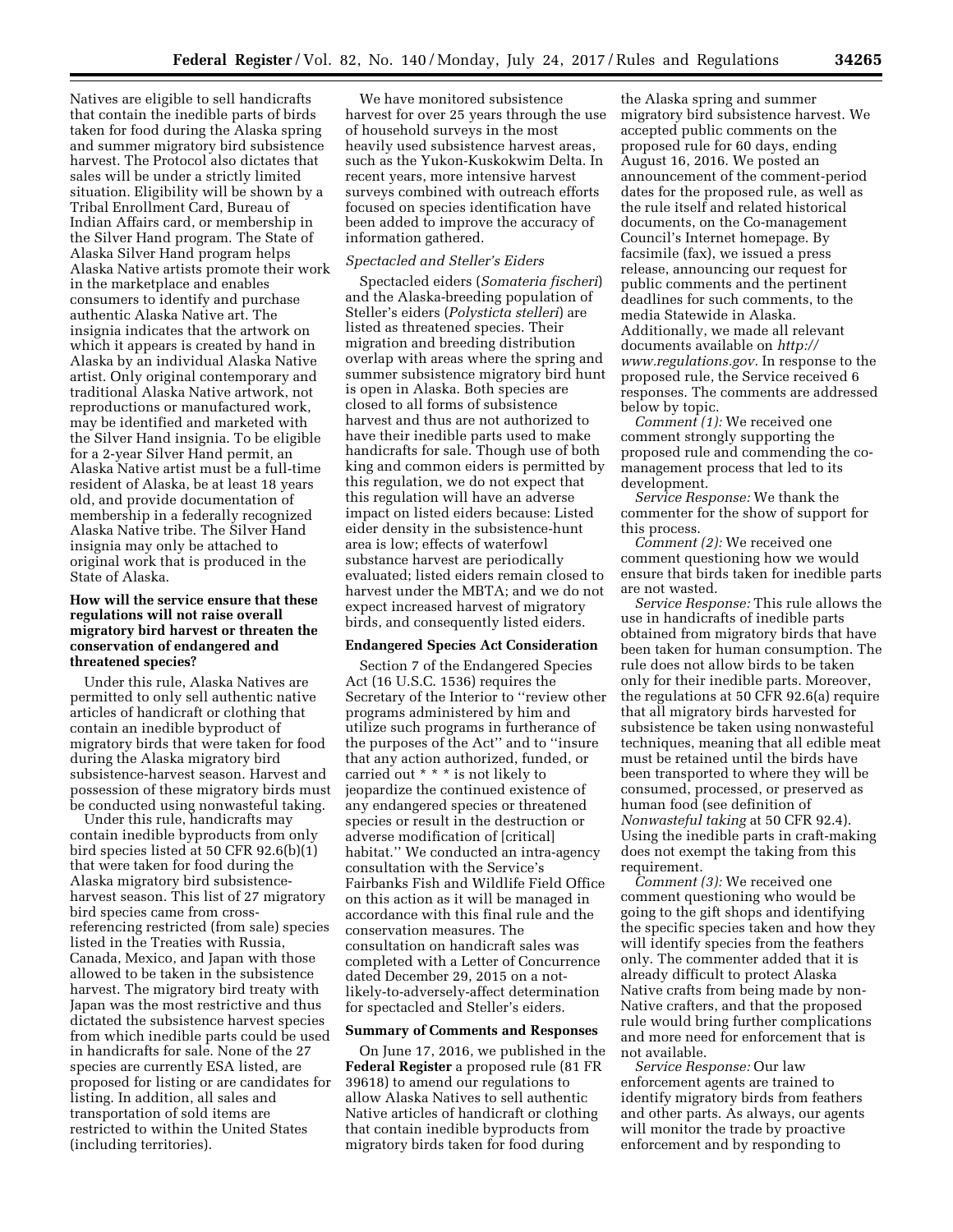information provided by concerned citizens. As for the concern of non-Native crafters, the Silver Hand program will aid in identifying crafts made from Alaska Natives. Also see our response below on Comment (8) on the authentication requirements.

*Comment (4):* We received one comment stating that the proposed rule declined to list individual Alaska Native entities consulted with, and that the consultation appeared to leave out all Athabaskan people.

*Service Response:* Consistent with Executive Order 13175 (65 FR 67249; November 6, 2000), titled ''Consultation and Coordination with Indian Tribal Governments,'' and with the Department of the Interior Policy on Consultation with Indian Tribes (Secretarial Order No. 3317; December 1, 2011), on June 23, 2016, we sent letters via electronic mail to all 229 Alaska Federally recognized Indian tribes, including Athabaskan tribes (which we sent to their official email address), soliciting their input as to whether or not they would like the Service to consult with them on the proposed rule to enable Alaska Natives to sell authentic native articles of handicraft or clothing that contain inedible byproducts from migratory birds. Consistent with Congressional direction (Pub. L. 108–199, div. H, sec. 161, Jan. 23, 2004, 118 Stat. 452, as amended by Pub. L. 108–447, div. H, title V, sec. 518, Dec. 8, 2004, 118 Stat. 3267), we also sent similar letters to approximately 200 Alaska Native corporations and other tribal entities Statewide in Alaska. We did not receive any requests to consult.

*Comment (5):* We received two comments that stated that the proposed rule opens up commercial use of migratory birds for the first time and is at odds with the language of the Migratory Bird Treaty Act and the Treaty Protocols. The commenters stated that if we amend our regulations, which already provide for harvest for food, so as to allow commercial sale of bird parts, we must make the two required findings that doing so is necessary to provide for ''essential needs'' of Alaska Natives and is also consistent with the ''preservation and maintenance of stocks of migratory birds.'' The commenters further stated that nowhere in Article II(4)(b) of the Protocol is commercial sale authorized.

*Service Response:* The commenter is correct that the Article II(4)(b) does not expressly authorize commercial sale. However, Article II(4)(b)(i) recognizes the authority of the United States to promulgate ''other regulations'' regarding take that are ''consistent with

the customary and traditional uses [of Alaska Natives for their] other essential needs.'' Any ambiguity as to whether the Protocol contemplates commercial sale is resolved by the Letter of Submittal discussed above. Allowing Alaska Natives a limited sale of handicrafts containing inedible migratory bird parts provides a small source of additional income that would meet ''essential needs'' in predominantly rural Alaska. Similarly, Senate Report 105–5 recognized this in that ''Commercial use would not be permitted aside from limited sales of inedible by-products of birds taken for food which are then incorporated into authentic, traditional handicraft items. Such use would be strictly controlled by the competent authorities. This interpretation of takings for ''nutritional and other essential needs'' can also be traced back to the U.S.-U.S.S.R. Treaty.'' The MBTA itself allows the Secretary to issue regulations necessary to assure that taking by Alaska Natives will be permitted for their ''nutritional and other essential needs, as determined by the Secretary . . ., during seasons established so as to provide for the preservation and maintenance of stocks of migratory birds.'' 16 U.S.C. 712(1).

As discussed in the ''This Final Rule'' section, above, we have concluded that this regulation is necessary for the essential needs of Alaska Natives, and that this regulation, and the underlying take for nutritional purposes, is consistent with the preservation and maintenance of migratory bird stocks. To the extent that the commenters are asserting that we are required to issue separate, formal ''findings'' documents, we disagree. Nothing in the Protocol or the MBTA suggests such a requirement.

*Comment (6):* We received one comment that the proposed rule only addresses inedible bird parts that were obtained through the subsistence harvest and does not address commercial use of inedible bird parts obtained without taking birds.

*Service Response:* Article II(4)(b) of the Protocol between the United States and Canada amending the 1916 Convention for the Protection of Migratory Birds in Canada and the United States (''the Protocol'') provides a legal basis for Alaska Natives to be able to sell handicrafts that contain the inedible parts of birds taken for food during the Alaska spring and summer migratory bird subsistence harvest. The Protocol also dictates that sales must be under a strictly limited situation pursuant to a regulation by a competent authority in cooperation with management bodies. The Protocol does not authorize the taking of migratory

birds for commercial purposes. Under the Protocol, only Alaska Natives are eligible to sell handicrafts that contain the inedible parts of birds taken for food during the Alaska spring and summer migratory bird subsistence harvest.

We interpret Article II(4)(b) to narrowly require the use of bird parts be from birds taken as part of the subsistence harvest, and use of bird parts obtained in any other manner (found parts) would not be allowed. The Protocol discusses subsistence hunting and, as explained by the Letter of Submittal, specifically allows only for the ''sale of non-edible byproducts of birds taken for nutritional purposes incorporated into authentic articles of handicraft.'' The Protocol does not expand the sale of non-edible bird parts in to handicraft for birds parts obtained in any other manner.

*Comment (7):* One commenter stated that other than its publication in the **Federal Register**, they were unaware of the Service providing meaningful public notice of the rulemaking and felt that the Service should reopen the comment period and provide broader notice of the proposed rule's availability to more meaningfully engage those members of the public.

*Service Response:* We published our proposed rule in the **Federal Register** on June 17, 2016 (81 FR 39618). The **Federal Register** is the official daily publication for rules, proposed rules, and notices of Federal agencies and organizations, as well as Executive Orders and other presidential documents. One purpose of **Federal Register** publication is to give interested persons an opportunity to participate in the rulemaking process prior to the adoption of a final rule. We accepted public comments on our June 17, 2016, proposed rule for 60 days, ending August 16, 2016.

In addition, we posted an announcement of the comment period dates for the proposed rule, as well as the rule itself and related historical documents, on the Co-management Council's Web site at *[http://](http://www.fws.gov/alaska/ambcc/news.htm) [www.fws.gov/alaska/ambcc/news.htm.](http://www.fws.gov/alaska/ambcc/news.htm)*  By facsimile (fax), we issued a press release, announcing our request for public comments and the pertinent deadlines for such comments, to the media Statewide in Alaska. Further, we made all relevant documents available on *[http://www.regulations.gov.](http://www.regulations.gov)* These measures constitute adequate notice of our proposed amendments to the regulations, and we thus provided adequate opportunities for meaningful engagement to members of the public in the rulemaking process.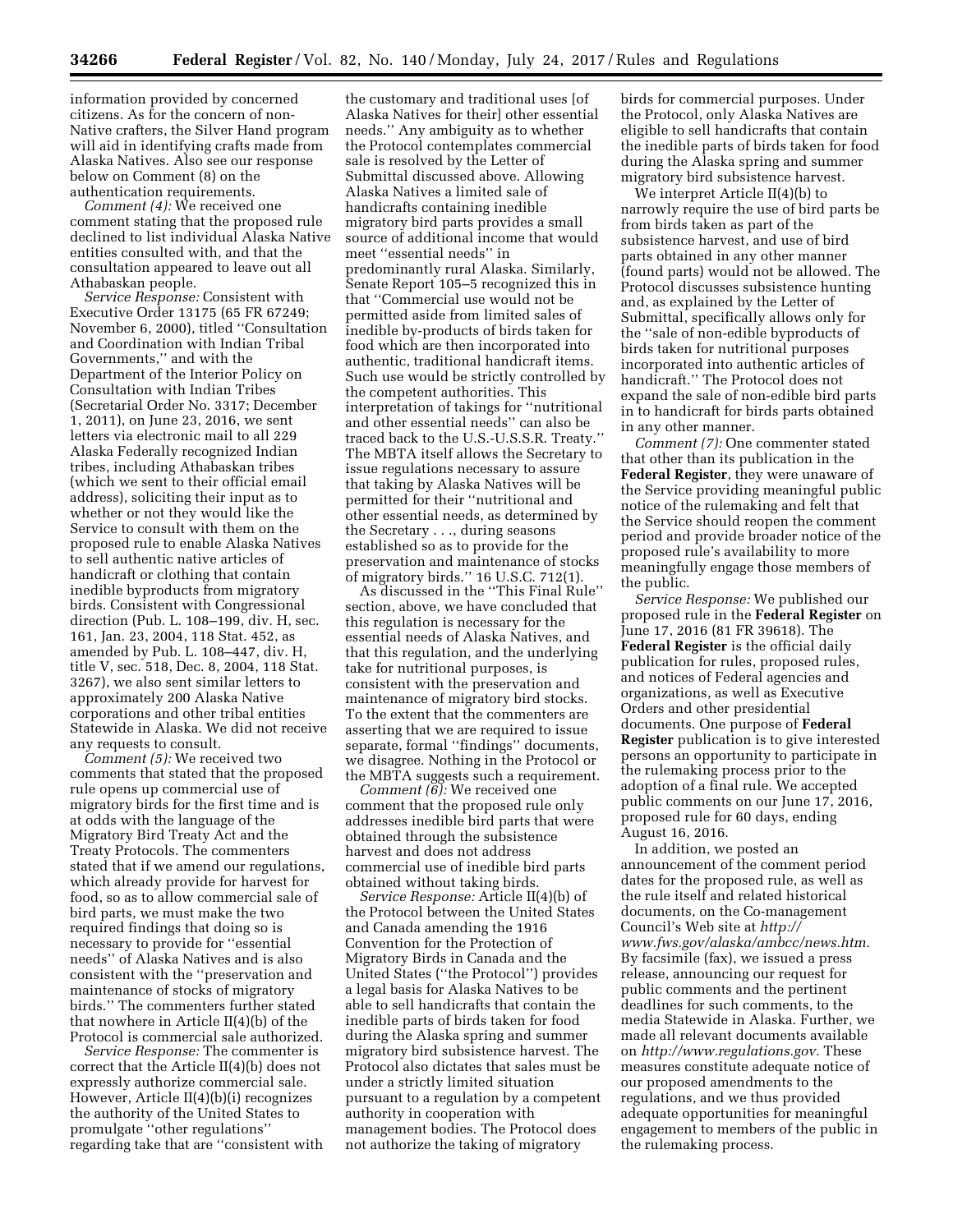*Comment (8):* The Service should consider whether and how allowing the commercial trade in otherwise protected bird parts under the proposed rule could inadvertently serve as a vehicle to provide cover for broader unlawful trade in bird parts both in Alaska and elsewhere.

*Service Response:* Each handicraft item for sale must be accompanied by authentication that it was created by an Alaska Native craft person. These items can be sold by the Alaska Native themselves or by a consignee for the Native craft person, and cannot be resold. The Indian Arts and Crafts Act of 1990 (Pub. L. 101–644) is a truth-inadvertising law that prohibits misrepresentation in marketing of Indian arts and crafts products within the United States. It is illegal to offer or display for sale, or sell any art or craft product in a manner that falsely suggests it is Indian produced, an Indian product, or the product of a particular Indian or Indian Tribe or Indian arts and crafts organization, resident within the United States. For a first-time violation of the Act, an individual can face civil or criminal penalties of up to \$250,000 in fines and 5-year prison term. Also, see the above Comment (3) on law enforcements efforts to identify bird parts.

*Comment (9):* One commenter was concerned that the proposed rule would set a precedent for allowing the commercialization of migratory birds. The commenter believes that allowing such sales would increase the potential for other requests in the future, especially from tribal members in the lower 48 States that also make handicrafts.

*Service Response:* The proposed rule, and this final rule, is authorized by Treaty Protocol specific to Alaska. The Letter of Submittal dated May 20, 1996, for the Treaty Protocol, specifically Article II(4)(b) of the Protocol between the United States and Canada amending the 1916 Convention for the Protection of Migratory Birds in Canada and the United States (''the Protocol'') provides a legal basis for Alaska Natives to be able to sell handicrafts that contain the inedible parts of birds taken for food during the Alaska spring and summer migratory bird subsistence harvest. See above Comments (5) and (6) for more on the Protocol. Expanding this opportunity to sales by other American Native tribes would require new, additional congressional legislation for authorization.

*Comment (10):* We received one comment stating that the proposed rule is subject to insufficient public and environmental review under the

National Environmental Policy Act (42 U.S.C. 4321 *et seq.*).

*Service Response:* Article II(b)(ii) of the amended Treaty Protocol specifies that ''indigenous inhabitants of the State of Alaska shall be afforded an effective and meaningful role in the conservation of migratory birds including the development and implementation of regulations affecting the non-wasteful taking of migratory birds and the collection of their eggs, by participating on relevant management bodies.'' In response to the direction of the Protocol, in 1998, Service initiated Statewide public meetings in Alaska to determine what system of implementation would best meet the needs of the local harvesters. Based on input from the public process, the Service established an organizational structure to meet the mandates of the Treaty. That structure is composed of three key elements. First, the Alaska Migratory Bird Comanagement Council (Co-management Council) was established including Federal, State, and Alaska Native. Second, regional management bodies, consisting of local people, were established. The regional bodies provide representatives to the Co-management Council. Third, partner organizations were identified within each region; these partner organizations are responsible for compiling and coordinating communications between their local residents and the Council.

In December 2011 Alaska Native artisans in Kodiak requested to be authorized to use the nonedible parts, mostly feathers, from birds taken for food during the subsistence hunt, and incorporate them into handicrafts for sale. Over a 4-year period, proposed regulations were developed in a process involving a committee composed of Alaska Native representatives from eight rural regions in Alaska (Yukon-Kuskokwim Delta, Bering Straits-Norton Sound, North Slope, Kodiak, Bristol Bay, Gulf of Alaska, Aleutian-Pribilof Islands, Northwest Arctic) and representatives from the Alaska Department of Fish and Game and the Service. This lengthy process involved over 45 public meetings over the course of the development period. All public meetings were announced in advance via press releases.

Regarding the environmental review, we prepared an environmental assessment (EA) and made it available for public review during the comment period on the June 17, 2016, proposed rule (81 FR 39618). We received one public comment specific to the analysis contained in our EA (see *Comment (11),*  below). After evaluation of the public comment, we made a finding of no

significant impact (FONSI) for this final rule, in accordance with 43 CFR 46.325. Thus, we have met the requirements of NEPA.

*Comment (11):* One commenter pointed out that the environmental assessment did not include a detailed analysis of the species proposed for harvest including population size, harvest levels, and what impacts harvest might have on these species. In addition, the commenter stated that there should have been an additional alternative discussed: To open the commercial use of inedible parts only from birds with populations known to be stable or increasing.

*Service Response:* This rule allows inedible byproducts of certain migratory birds taken for food during the Alaska migratory bird subsistence harvest to be used in the making of authentic Native articles of handicraft or clothing. The relevant migratory bird species are set forth at 50 CFR 92.6(b)(1). The 2016 annual subsistence harvest regulations are covered in an October 2015 environmental assessment (EA), ''Managing Migratory Bird Subsistence Hunting in Alaska: Hunting Regulations for the 2016 Spring/Summer Harvest,'' dated October 9, 2015. A thorough description of the affected environment of the subsistence harvest is included in this EA, which covers the migratory bird resource, including: Population information; relationship of Alaska subsistence and waterfowl to the four flyways and Canada; relationship of Alaska subsistence and seabirds to the Pacific Flyway, Canada, and Russia; migratory bird habitat; involved peoples; and the social-economic characteristics of the Alaska subsistence migratory bird harvests.

There is some overlap between species eligible to be harvested in the subsistence harvest and the list of Service's Birds of Conservation Concern (2008). We discussed this issue in a final rule published in the **Federal Register** on April 2, 2004 (69 FR 17318). If an alternative had been posed in the EA to allow use of inedible parts only from bird species known to be stable or increasing, it would significantly undermine the intended purpose of the proposed regulations, which is to allow the productive use in handicrafts of inedible parts of birds, taken for subsistence purposes, to help Alaska Natives meet their essential needs. We do not expect that allowing Alaska Natives a limited sale of handicrafts containing inedible parts of migratory birds taken during the subsistence season will significantly increase harvest rates or have a significant impact on any of the bird species listed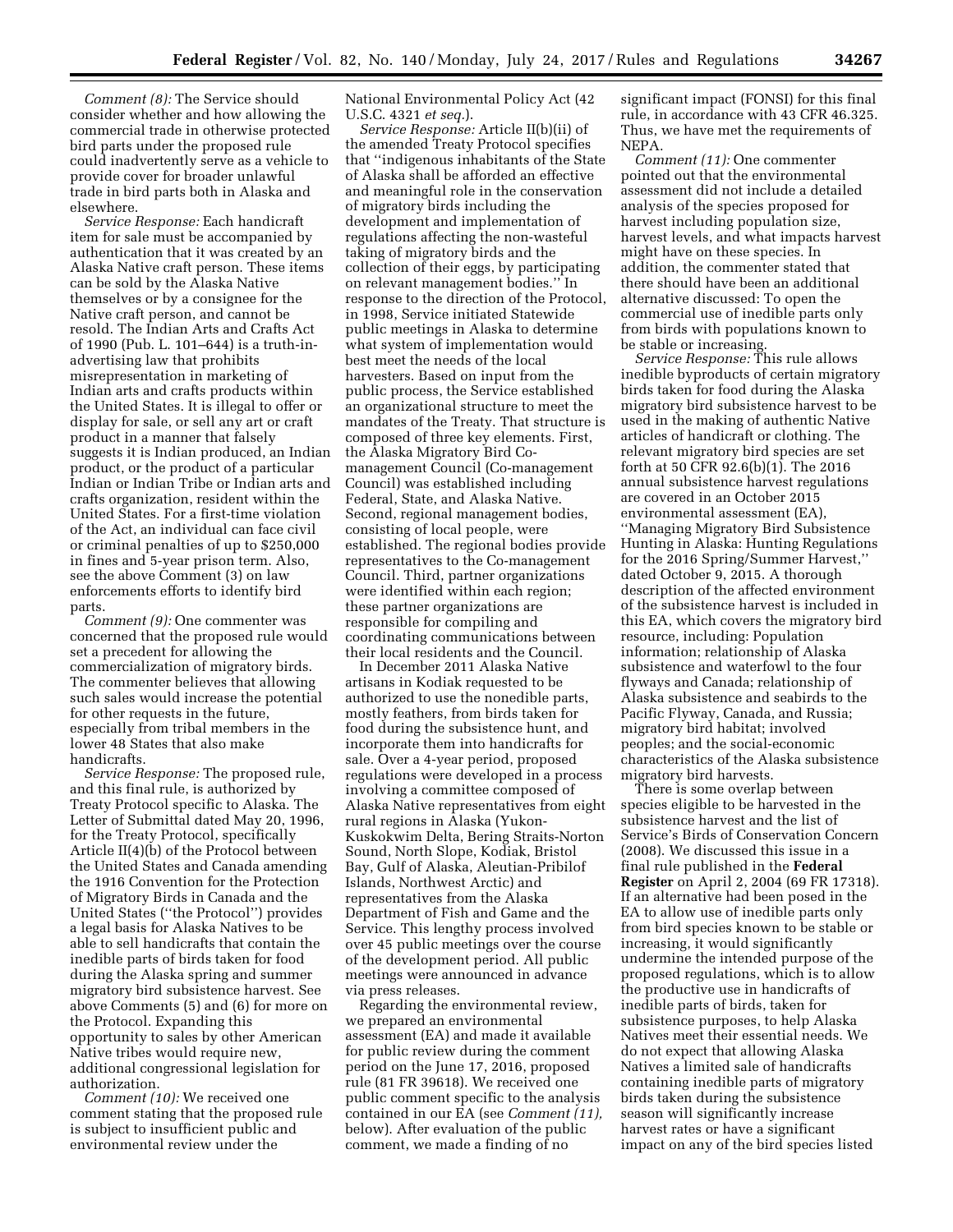at 50 CFR 92.6(b)(1) or on the environment. There are several reasons for this. First, Alaska subsistence harvest rates have continued to decline over the past years, similarly to declining Alaska sport-hunting harvest rates. Second, as discussed above, handcraft items must be created by hand by an Alaska Native, so there would be limited producers of handicrafts. Third, product sales will be limited to being conducted by Alaska Natives or their consignees. Fourth, the market for traditional Alaska Native art is limited and not a major item of commerce, especially when international sale is prohibited. Also, continued monitoring of the subsistence harvest will enable tracking trends in harvest levels. Thus in the unlikely event that any of the 27 species of birds allowed show substantial population declines, FWS retains the ability both to remove the eligible species at issue from § 92.6(b), and to close the subsistence hunt under § 92.21.

*Comment (12):* One commenter was concerned that the Service has a limited ability to track subsistence harvest in Alaska and also has no mechanism in place to monitor changes in bird population levels in response to this new activity. The commenter also felt that the Service should specify what levels of harvest and/or bird abundance would trigger a regulatory response to ensure conservation of individual species.

*Service Response:* We have monitored subsistence harvest for the past 25 years through the use of household surveys in the most heavily used subsistenceharvest areas, such as the Yukon-Kuskokwim Delta. In recent years, more intensive surveys combined with outreach efforts focused on species identification have been added to improve the accuracy of information gathered from regions reporting some subsistence harvest of threatened species. Future survey efforts will concentrate on providing Statewide estimates of harvest.

As for monitoring bird population levels, the Service's Migratory Bird Program and its partners developed and continue to carry out a long-term comprehensive survey of migratory bird abundance, the Aerial Waterfowl Breeding Population and Habitat Survey. This survey monitors changes in waterfowl population levels throughout North America, including all primary waterfowl production areas in Alaska. Additional breeding-population surveys on the Yukon Delta and the Arctic Coastal Plain provide annual assessments of waterfowl population size and trend with relatively high

levels of precision. Because migratory birds range widely over their annual cycles within Alaska, the Service also conducts monitoring surveys during migration and midwinter periods. Results from these surveys are reported annually to the Flyways and are posted on Service's Web site at: *[https://](https://www.fws.gov/birds/news/160810waterfowl-status.php) [www.fws.gov/birds/news/](https://www.fws.gov/birds/news/160810waterfowl-status.php)  [160810waterfowl-status.php.](https://www.fws.gov/birds/news/160810waterfowl-status.php)* 

We do not agree that setting express numerical triggers for a regulatory response would be helpful. Under 50 CFR 92.21, the Service has the authority to close, on an emergency basis, any subsistence harvest activity upon finding that the activity poses an imminent threat to the conservation of any endangered or threatened bird species or other migratory bird population. None of the 27 species are currently ESA listed, proposed for listing, or candidates for listing.

*Comment (13):* One commenter was concerned that the proposed regulations would increase the harvest for the sole purpose of profit and would expand the economic market for use of the inedible bird parts in Native handicrafts.

*Service Response:* Under this rule, handicrafts may contain inedible byproducts from only birds taken for food during the Alaska migratory bird subsistence harvest season. We do not expect that allowing Alaska Natives a limited sale of handicrafts containing inedible parts of migratory birds taken during the subsistence season will significantly increase migratory bird harvest rates. There are several reasons for this. First, Alaska subsistence harvest rates have continued to decline over the past years. Second, as discussed above, handcraft items must be created by hand by an Alaska Native, so there would be limited producers of handicrafts. Third, product sales will be limited to being conducted by Alaska Natives or their consignees. Fourth, the market for traditional Alaska Native art is limited and not a major item of commerce, especially when international sale is prohibited. This rule will increase the market for Alaska Native handicrafts containing inedible bird parts given currently there is no legal market; however, we conclude that the increase will not pose a significant environmental impact. Our law enforcement agents will be monitoring sales closely during and after implementation. Also, continued monitoring of the subsistence harvest will enable tracking trends in harvest levels.

### **Summary of Changes From Proposed Rule**

We amended the last sentence for clarification in the definition of ''Sales by Consignment'' to: The consignment seller need not be an Alaska Native and the Alaska Native craftsman retains ownership of the item and will receive money for the item when it is sold. We then also struck ''(Alaska Native or non-Alaska Native)'' from the beginning of the definition.

### **Statutory Authority**

We derive our authority to issue these regulations from the Migratory Bird Treaty Act of 1918, at 16 U.S.C. 712(1), which authorizes the Secretary of the Interior, in accordance with the treaties with Canada, Mexico, Japan, and Russia, to ''issue such regulations as may be necessary to assure that the taking of migratory birds and the collection of their eggs, by the indigenous inhabitants of the State of Alaska, shall be permitted for their own nutritional and other essential needs, as determined by the Secretary of the Interior, during seasons established so as to provide for the preservation and maintenance of stocks of migratory birds.''

Article II(4)(b) of the Protocol between the United States and Canada amending the 1916 Convention for the Protection of Migratory Birds in Canada and the United States provides a legal basis for Alaska Natives to be able sell handicrafts that contain the inedible parts of birds taken for food during the Alaska spring and summer migratory bird subsistence harvest. The Protocol also dictates that sales would be under a strictly limited situation pursuant to a regulation by a competent authority in cooperation with management bodies. The Protocol does not authorize the taking of migratory birds for commercial purposes.

### **Required Determinations**

#### *Executive Order 13771*

This final rule is considered to be an Executive Order (E.O.) 13771 deregulatory action (82 FR 9339, February 3, 2017). The net benefits associated with the implementation of this final rule are estimated to be \$362,200 per year.

## *Regulatory Planning and Review (Executive Orders 12866 and 13563)*

E.O. 12866 provides that the Office of Information and Regulatory Affairs (OIRA) will review all significant rules. The OIRA has determined that this rule is not significant.

E.O. 13563 reaffirms the principles of E.O. 12866 while calling for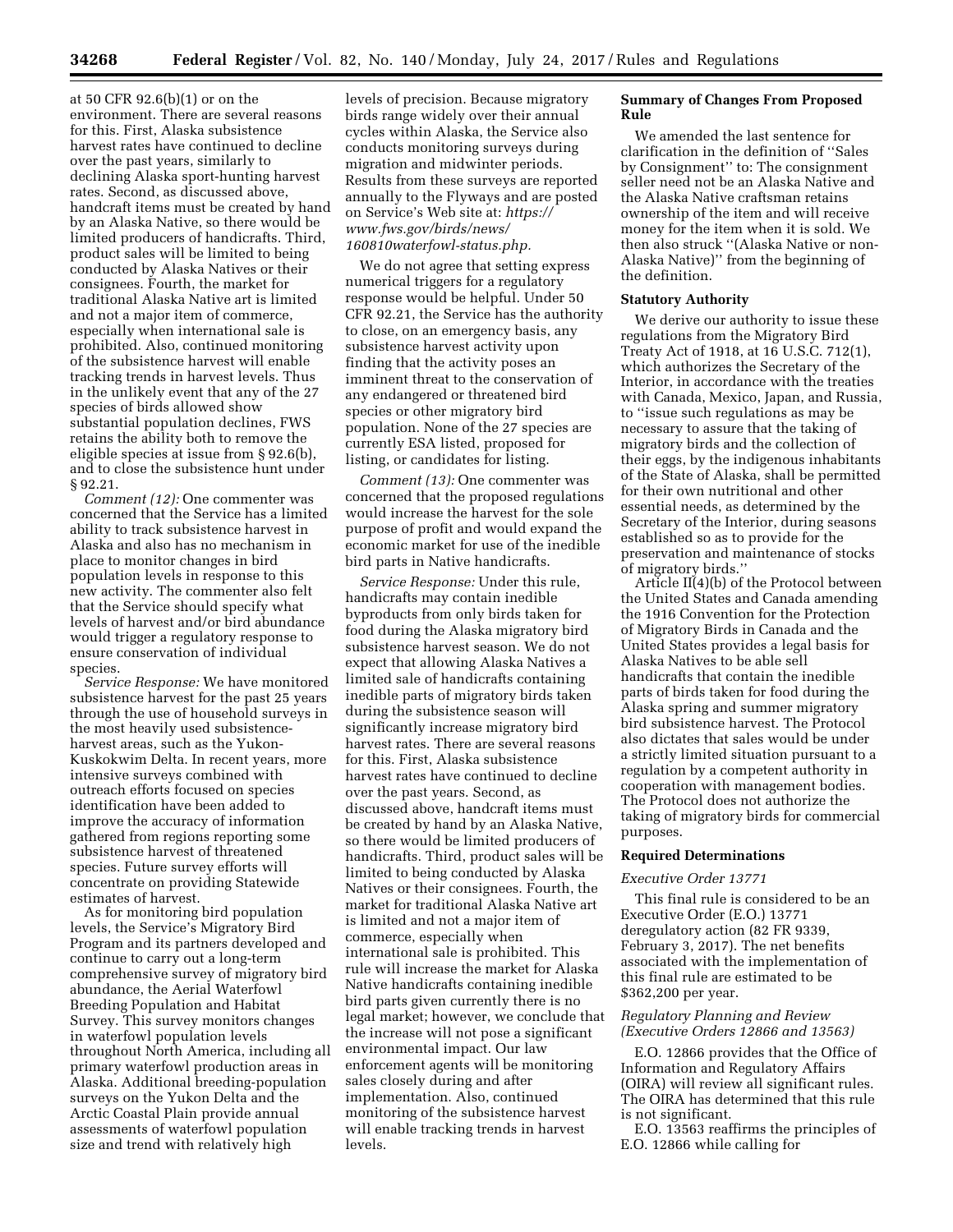improvements in the nation's regulatory system to promote predictability, to reduce uncertainty, and to use the best, most innovative, and least burdensome tools for achieving regulatory ends. The executive order directs agencies to consider regulatory approaches that reduce burdens and maintain flexibility and freedom of choice for the public where these approaches are relevant, feasible, and consistent with regulatory objectives. E.O. 13563 emphasizes further that regulations must be based on the best available science and that the rulemaking process must allow for public participation and an open exchange of ideas. We have developed this rule in a manner consistent with these requirements.

#### *Regulatory Flexibility Act*

Under the Regulatory Flexibility Act (as amended by the Small Business Regulatory Enforcement Fairness Act of 1996 (SBREFA)), whenever a Federal agency is required to publish a notice of rulemaking for any proposed or final rule, it must prepare and make available for public comment a regulatory flexibility analysis that describes the effect of the rule on small entities (*i.e.,*  small businesses, small organizations, and small government jurisdictions) (5 U.S.C. 601 *et seq.*). However, no regulatory flexibility analysis is required if the head of an agency certifies that the rule will not have a significant economic impact on a substantial number of small entities. Thus, for a regulatory flexibility analysis to be required, impacts must exceed a threshold for ''significant impact'' and a threshold for a ''substantial number of small entities.'' See 5 U.S.C. 605(b). SBREFA amended the Regulatory Flexibility Act to require Federal agencies to provide a statement of the factual basis for certifying that a rule will not have a significant economic impact on a substantial number of small entities.

This final rule will affect Alaska Natives selling authentic native articles of handicraft or clothing such as headdresses, native masks, and earrings. We estimate that the majority of Alaska natives selling authentic native articles of handicraft or clothing are small businesses. Alaska Native small businesses within the manufacturing industry, such as Pottery, Ceramics, and Plumbing Fixture Manufacturing (NAICS 327110 small businesses have <750 employees), Leather and Hide Tanning and Finishing (NAICS 316110), Jewelry and Silverware Manufacturing (NAICS 339910 small businesses have <500 employees), and all other Miscellaneous Wood Product

Manufacturing (NAICS 321999 small businesses have <500 employees), may benefit from some increased revenues generated by additional sales. We expect that additional sales or revenue will be generated by Alaska Native small businesses embellishing or adding feathers to some of the existing handicrafts, which may slightly increase profit. The number of small businesses potentially impacted can be estimated by using data from the Alaska State Council of the Arts, which reviews Silver Hand permits. Currently, there are about 1,800 Silver Hand permit holders, of which less than 1 percent sell more than 100 items annually, and they represent a small number of businesses within the manufacturing industry. Due to the small number of small businesses affected and the small increase in overall revenue anticipated from this final rule, it is unlikely that a substantial number of small entities will have more than a small economic effect (benefit). Therefore, we certify that this rule will not have a significant economic effect on a substantial number of small entities as defined under the Regulatory Flexibility Act. Therefore, a regulatory flexibility analysis is not required. Accordingly, a small entity compliance guide is not required.

# *Small Business Regulatory Enforcement Fairness Act*

This final rule is not a major rule under 5 U.S.C. 804(2), the Small Business Regulatory Enforcement Fairness Act. This rule:

(a) Will not have an annual effect on the economy of \$100 million or more. Alaska Native tribes will have a small economic benefit through being allowed to incorporate inedible bird parts into their authentic handicrafts or handmade clothing and to sell the products. However, the birds must have been harvested for food as part of the existing subsistence hunt, and only a limited list of 27 species may be used. The intent is to allow limited benefits from salvage of the inedible parts, not to provide an incentive for increasing the harvest. This rule should not result in a substantial increase in subsistence harvest or a significant change in harvesting patterns. The commodities regulated under this final rule are inedible parts of migratory birds taken for food under the subsistence harvest that are incorporated into Native handicrafts. Most, if not all, businesses that sell the authentic Alaska Native handicrafts qualify as small businesses. We have no reason to believe that this final rule will lead to a disproportionate distribution of benefits.

(b) Will not cause a major increase in costs or prices for consumers; individual industries; Federal, State, or local government agencies; or geographic regions. This final rule does deal with the sale of authentic Alaska Native handicrafts, but should not have any impact on prices for consumers.

(c) Will not have significant adverse effects on competition, employment, investment, productivity, innovation, or the ability of U.S.-based enterprises to compete with foreign-based enterprises. This final rule does not regulate the marketplace in any way to generate substantial effects on the economy or the ability of businesses to compete.

#### *Unfunded Mandates Reform Act*

We have determined and certified under the Unfunded Mandates Reform Act (2 U.S.C. 1501 *et seq.*) that this final rule will not impose a cost of \$100 million or more in any given year on local, State, or tribal governments or private entities. The final rule does not have a significant or unique effect on State, local, or tribal governments or the private sector. A statement containing the information required by the Unfunded Mandates Reform Act is not required.

#### *Takings (Executive Order 12630)*

Under the criteria in E.O. 12630, this final rule will not have significant takings implications. This final rule is not specific to particular land ownership, but applies to the use of the inedible parts of 27 migratory bird species in authentic Alaska Native handicrafts. A takings implication assessment is not required.

#### *Federalism (Executive Order 13132)*

Under the criteria in E.O. 13132, this final rule does not have sufficient federalism implications to warrant the preparation of a federalism summary impact statement. We worked with the State of Alaska to develop this final rule.

# *Civil Justice Reform (Executive Order 12988)*

The Department, in promulgating this final rule, has determined that it will not unduly burden the judicial system and that it meets the requirements of sections 3(a) and 3(b)(2) of E.O. 12988.

# *Government-to-Government Relations With Native American Tribal Governments*

Consistent with E.O. 13175 (65 FR 67249; November 6, 2000), titled ''Consultation and Coordination with Indian Tribal Governments,'' and Department of the Interior Policy on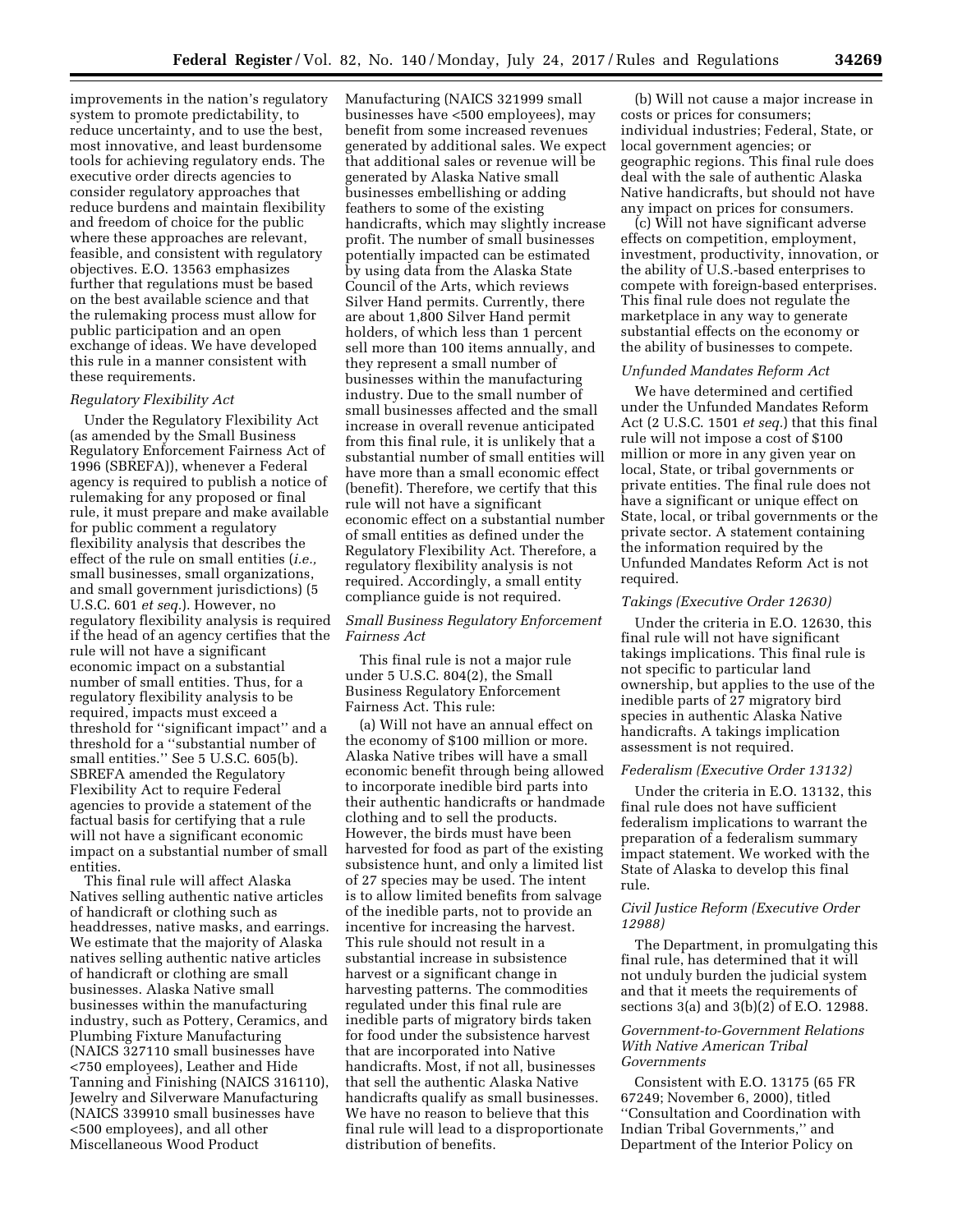Consultation with Indian Tribes (December 1, 2011), on June 23, 2016, we sent letters via electronic mail to all 229 Alaska Federally recognized Indian tribes soliciting their input as to whether or not they would like the Service to consult with them on the proposed regulations to allow Alaska Natives to sell authentic Native articles of handicraft or clothing that contain inedible byproducts from migratory birds that were taken for food during the Alaska migratory bird subsistence harvest (81 FR 39618; June 17, 2016). Consistent with Congressional direction (Pub. L. 108–199, div. H, sec. 161, Jan. 23, 2004, 118 Stat. 452, as amended by Pub. L. 108–447, div. H, title V, sec. 518, Dec. 8, 2004, 118 Stat. 3267), we also sent similar letters to approximately 200 Alaska Native corporations and other tribal entities in Alaska. We did not receive any requests to consult.

## *Paperwork Reduction Act of 1995 (PRA)*

This final rule contains a collection of information that we have submitted to the Office of Management and Budget (OMB) for review and approval under the PRA (44 U.S.C. 3501 *et seq.*). We may not conduct or sponsor and you are not required to respond to a collection of information unless it displays a currently valid OMB control number. OMB has reviewed and approved the information collection requirements in this rule and assigned OMB Control Number 1018–0168, which expires 01/ 31/2020.

This final rule requires that a certification (FWS Form 3–2484) or a Silver Hand insignia accompany each Alaska Native article of handicraft or clothing that contains inedible migratory bird parts. It also requires that all consignees, sellers, and purchasers retain this documentation with each item and produce it upon the request of a law enforcement officer. We have reviewed FWS Form 3–2484 and determined that it is a simple certification, which is not subject to the PRA. We are requesting that OMB approve the recordkeeping requirement to retain the certification or Silver Hand insignia with each item and the requirement that artists and sellers/ consignees provide the documentation to buyers.

*Title:* Alaska Native Handicrafts, 50 CFR 92.6.

*OMB Control Number:* 1018–0168. *Service Form Number(s):* None. *Type of Request:* Request for a new OMB control number.

*Description of Respondents:*  Individuals and businesses.

*Respondent's Obligation:* Required to obtain or retain a benefit.

*Frequency of Collection:* Ongoing. *Estimated Number of Respondents:*  8,749 (7,749 buyers and 1,000 artists, sellers, and consignees).

*Estimated Number of Annual Responses:* 18,081.

*Estimated Completion Time per Response:* 5 minutes.

*Estimated Total Annual Burden Hours:* 1,507 hours.

*Estimated Total Nonhour Burden Cost:* None.

We accepted public comments on the information collection aspects of our June 17, 2016, proposed rule for 30 days, ending July 18, 2016. We did not receive any comments on the information collection aspects of the proposed rule.

The public may comment, at any time, on the accuracy of the information collection burden in this rule and may submit any comments to the Information Collection Clearance Officer, U.S. Fish and Wildlife Service, ATTN; BPHC, 5275 Leesburg Pike, Falls Church, VA 22041–3803.

# *Energy Supply, Distribution, or Use (Executive Order 13211)*

E.O. 13211 requires agencies to prepare Statements of Energy Effects when undertaking certain actions. This is not a significant regulatory action under this Executive Order. Further, we do not expect this final rule to significantly affect energy supplies, distribution, or use. Therefore, this action is not a significant energy action under E.O. 13211, and a Statement of Energy Effects is not required.

# **List of Subjects in 50 CFR Part 92**

Hunting, Treaties, Wildlife.

### **Regulation Promulgation**

For the reasons set out in the preamble, we amend title 50, chapter I, subchapter G, of the Code of Federal Regulations as follows:

# **PART 92—MIGRATORY BIRD SUBSISTENCE HARVEST IN ALASKA**

■ 1. The authority citation for part 92 continues to read as follows:

**Authority:** 16 U.S.C. 703–712.

■ 2. Amend § 92.4 by adding, in alphabetical order, definitions for ''*Authentic Native article of handicraft or clothing,*'' ''*Migratory birds authorized for use in handicrafts or clothing,*'' and ''*Sale by consignment*'' to read as follows:

# **§ 92.4 Definitions.**

\* \* \* \* \* *Authentic Native article of handicraft or clothing* means any item created by

an Alaska Native to which inedible parts of migratory birds authorized for use in handicrafts or clothing are incorporated and which is fashioned by hand, or with limited use of machines, provided no mass production occurs.

\* \* \* \* \* *Migratory birds authorized for use in handicrafts or clothing* means the species of birds listed at § 92.6(b) that were taken for food in a nonwasteful manner during the Alaska subsistenceharvest season by an eligible person of an included area.

\* \* \* \* \*

\* \* \* \* \*

*Sale by consignment* means that an Alaska Native sends or supplies an authentic Native article of handicraft or clothing to a person who sells the item for the Alaska Native. The consignment seller need not be an Alaska Native and the Alaska Native craftsman retains ownership of the item and will receive money for the item when it is sold.

■ 3. Revise § 92.6 to read as follows:

#### **§ 92.6 Use and possession of migratory birds.**

You may not sell, offer for sale, purchase, or offer to purchase migratory birds, their parts, or their eggs taken under this part, except as provided in this section.

(a) *Giving and receiving migratory birds.* Under this part, you may take migratory birds for human consumption only. Harvest and possession of migratory birds must be conducted using nonwasteful taking. Edible meat of migratory birds may be given to immediate family members by eligible persons. Inedible byproducts of migratory birds taken for food may be used for other purposes, except that taxidermy is prohibited, and these byproducts may only be given to other eligible persons or Alaska Natives.

(b) *Authentic native articles of handicraft or clothing.* (1) Under this section, authentic native articles of handicraft or clothing may be produced for sale only from the following bird species:

(i) Tundra swan (*Cygnus columbianus*).

(ii) Blue-winged teal (*Anas discors*).

(iii) Redhead (*Aythya americana*).

(iv) Ring-necked duck *(Aythya collaris*).

(v) Greater scaup (*Aythya marila*).

(vi) Lesser scaup (*Aythya affinis*).

(vii) King eider (*Somateria spectabilis*).

(viii) Common eider (*Somateria mollissima*).

(ix) Surf scoter (*Melanitta perspicillata*).